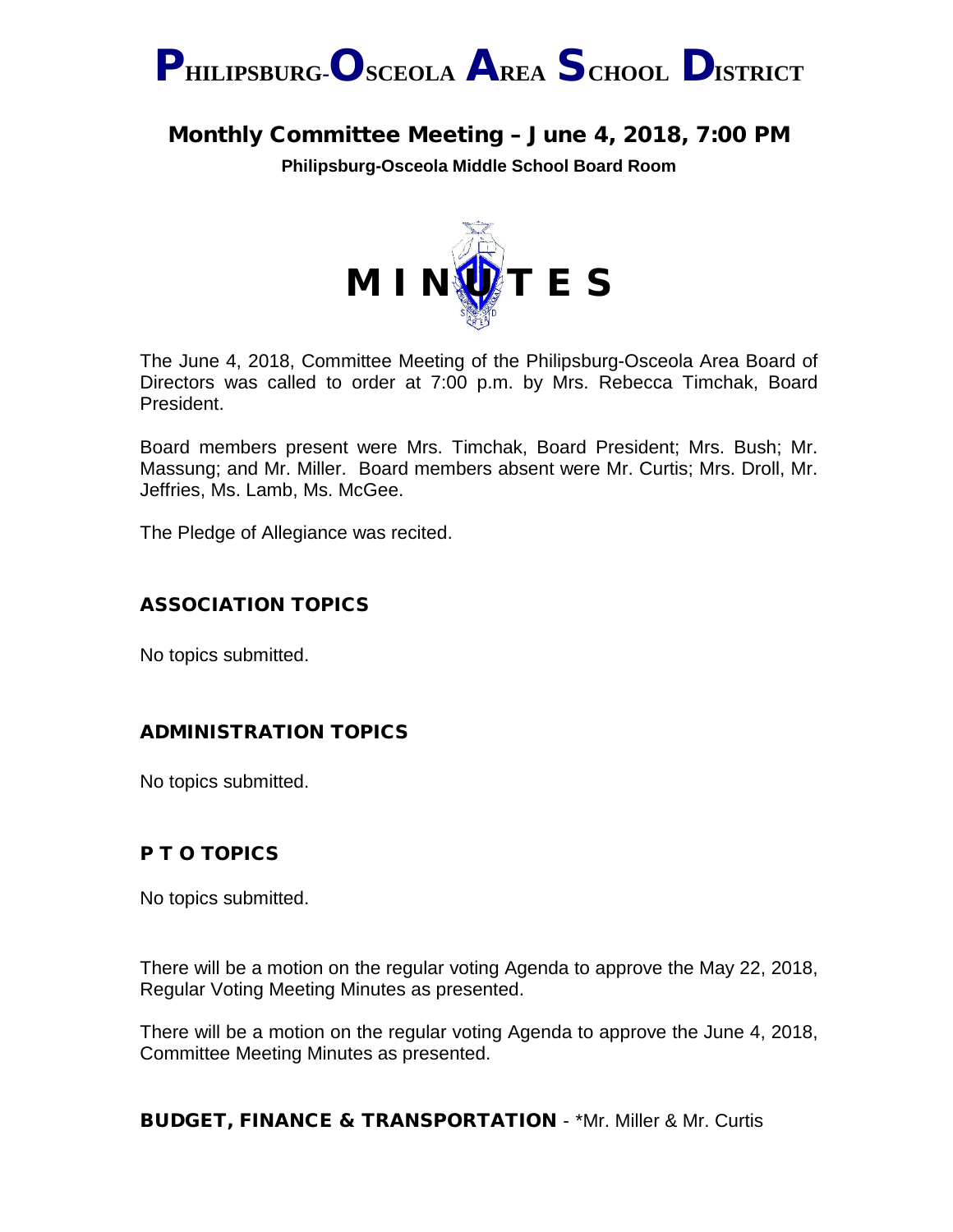**WRESTLING CLUB FINANCIAL REPORT:** There will be a discussion/motion on the regular voting Agenda to approve the Wrestling Club Financial Report (attached).

**PO QUARTERBACK CLUB FINANCIAL REPORT:** There will be a discussion/motion on the regular voting Agenda to approve the PO Quarterback Club Financial Report (attached).

**VEHICLE SALE:** There will be a discussion/motion on the regular voting Agenda for authorization of sale for \$700.00 bid received for a 2001 pickup truck with plow and \$125.00 bid received for a 2001 van.

**DRAYER ATHLETIC TRAINER AGREEMENT:** There will be a discussion/motion on the regular voting Agenda for renewal of Drayer Athletic Trainer Agreement for three (3) school years: 2018/19; 2019/20; and 2020/21 for \$18,500; \$19,055; and \$19,626 respectively (attached).

**PURCHASE THROUGH AMAZON & EBAY:** There will be a discussion/motion on the regular voting Agenda for authorization to purchase through Amazon and E-Bay.

**2018/2019 BUDGET:** There will be a motion on the regular voting Agenda for a resolution to accept the 2018/19 school year budget for \$31,528,244 (estimated). Final approval will be on June 26, 2018 (attached).

**TAX LEVIES:** There will be a motion on the regular voting Agenda for a resolution to adopt the annual tax levies (attached). Final approval will be on June 26, 2018.

**HOMESTEAD/FARMSTEAD:** There will be a motion on the regular voting Agenda for a resolution to approve homestead/farmstead for 2018 for \$201.38 per approved property (attached). Final approval will be on June 26, 2018.

Mr. Michael Conte, Director of Finance, presented documents to the Board regarding the 2018/2019 budget for POASD. He stated that the tentative budget will increase only 1.5 percent over last year's numbers; the cost of health care as well as the cost of living is rising. He said that the District is doing ok; money is being spent, but it is for educational purposes.

Mr. Conte reported that he is working with Diana Condon and LoriAnn Belinda on notifying parents regarding negative lunch balances. The first wave of letters were sent out to parents owing over \$1,000. The second round will include parents with balances between \$500 and \$1,000, and the third mailing will encompass parents with balances of \$100 to \$500. The second letter to the parents will be sent certified. If payment is not made, the District Magistrate will be notified, and the parents will be responsible for magisterial costs as well. Dr. Paladina added that the District does not deny any student a lunch.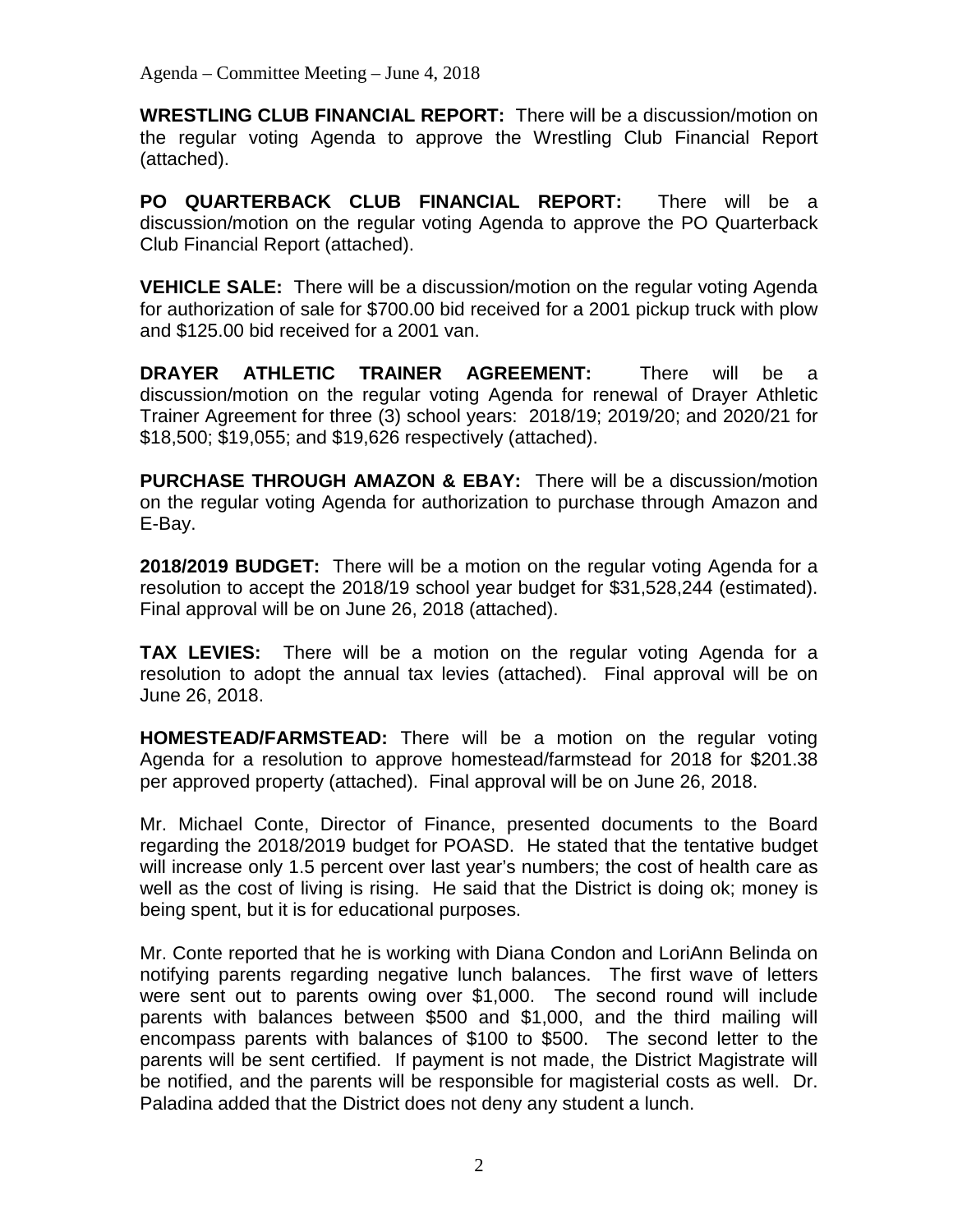Mr. Conte spoke regarding the land that the District will be putting up for sale. He explained that the District paid \$60,000 for the property in 2007, as well as paying to have a building demolished. The District needs to look at getting a return on its investment when the land is sold.

Regarding the tax levies, Mr. Conte stated that the District saved Centre County and Clearfield County residents money by not going with the full index.

There was discussion on the amount that teachers are budgeted to spend for the next school year, which is \$250.00 per instructor. Dr. Paladina stated that this amount does not include curriculum; it is for expendable supplies such as pencils and paper. Brian Pelka noted that the PTO had approached him and asked how they could help the District. He informed the teachers to go directly to the PTO if they had a need for supplies.

### BUILDING AND GROUNDS - \*Mr. Curtis & Ms. McGee

**FACILITY USE AGREEMENT:** There will be a motion on the regular voting Agenda to approve the Facility Use Agreement between Philipsburg-Osceola Area School District and the American Red Cross, effective until either party ends agreement with written notice.

**DONATE EQUIPMENT:** There will be a motion on the regular voting Agenda to donate/disperse four non-functional stationary game bikes that were donated by the YMCA.

**DONATE EQUIPMENT:** There will be a motion on the regular voting Agenda to donate/disperse 18 old mounted TVs with VCR's.

**DONATE JUICE GLASSES:** There will be a motion on the regular voting Agenda to donate/disperse old plastic juice glasses from the Middle School kitchen.

### COMMUNITY RELATIONS – \*Mr. Jeffries & Mr. Miller

CURRICULUM, INSTRUCTION & ASSESSMENT –\*Mrs. Lamb & Mrs. Bush

**GRADUATION REQUIREMENTS:** There will be a motion on the regular voting Agenda to include the following graduation requirements beginning with 2018/2019 sophomores.

**VISIT ONE COLLEGE:** Visit one college during grades 9 – 12. POASD will provide transportation for the group class visit. Provide a project or paper about the information that the student obtains from the trip.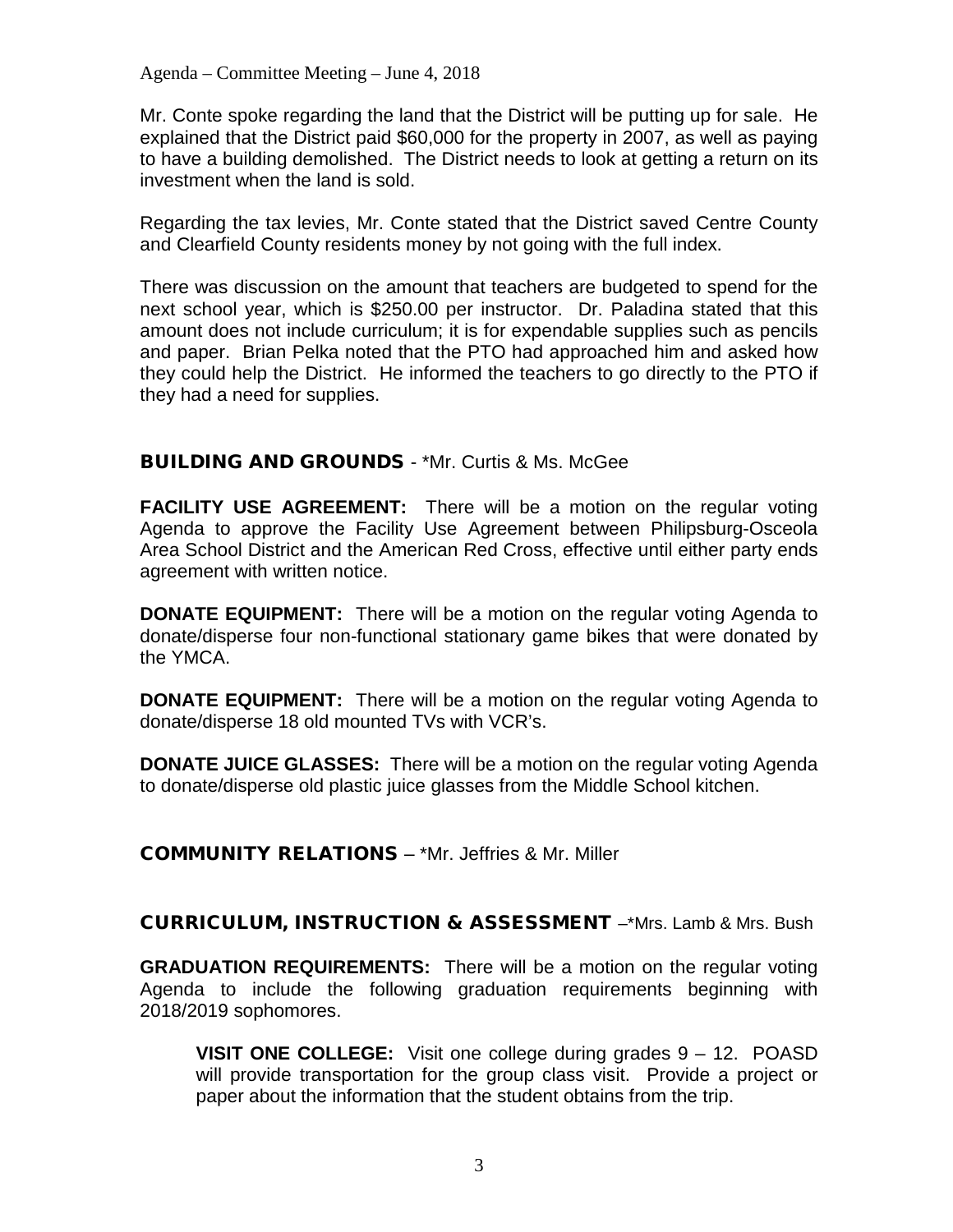**TOUR CCCTC:** Tour the CCCTC once during grades 9 – 12. POASD will take students to CCCTC for the group class visit. Provide a project or paper about the information that the student obtains from the trip.

**AFFILIATION AGREEMENT:** There will be a motion on the regular voting Agenda to approve the Affiliation Agreement between Philipsburg-Osceola Area School District and Lock Haven University, expiring on May 31, 2023.

**AFFILIATION AGREEMENT:** There will be a motion on the regular voting Agenda to approve the Affiliation Agreement between Philipsburg-Osceola Area School District and Penn State University, effective for one year from signature date.

**DISTRIBUTE/DISPOSE OF OLD MANUALS:** There will be a motion on the regular voting Agenda to distribute or dispose of old editions of Springboard student manuals published by CollegeBoard.

**FIELD TRIP REQUESTS:** There will be a motion on the regular voting Agenda to approve the field trip requests as presented.

PERSONNEL COMMITTEE - \*Mrs. Bush & Mrs. Lamb

**RESCIND MOTION:** There will be a motion on the regular voting Agenda to rescind motion E-19 from the May 22, 2018, Agenda to transfer Amanda Wallace as the 215 day, 5.75 hour Administrative Assistant – Director of Special Education/Central Registration/Tax Collection Secretary at the Administrative Office, effective July 1, 2018.

**TRANSFER:** There will be a motion on the regular voting Agenda to transfer Amanda Wallace from a 5.75 hour Special Education Instructional Assistant at Philipsburg Elementary to a 215 day, 5.75 hour Administrative Assistant – Director of Special Education/Central Registration/Tax Collection Secretary at the Administrative Office, effective July 1, 2018.

**RESCIND MOTION:** There will be a motion on the regular voting Agenda to rescind motion E-23 from the May 22, 2018, Agenda to transfer Mindy Thompson as a 180 day, 6.0 hour, Special Education Instructional Assistant at Philipsburg Elementary School, effective August 27, 2018.

**TRANSFER:** There will be a motion on the regular voting Agenda to transfer Mindy Thompson from a 5.75 hour Special Education Instructional Assistant at Philipsburg Elementary School to 180 day, 6.0 hour, Special Education Instructional Assistant at Philipsburg Elementary, effective August 27, 2018.

**RESCIND MOTION:** There will be a motion on the regular voting Agenda to rescind motion E-24 from the May 22, 2018, Agenda to transfer Mindy Shady as a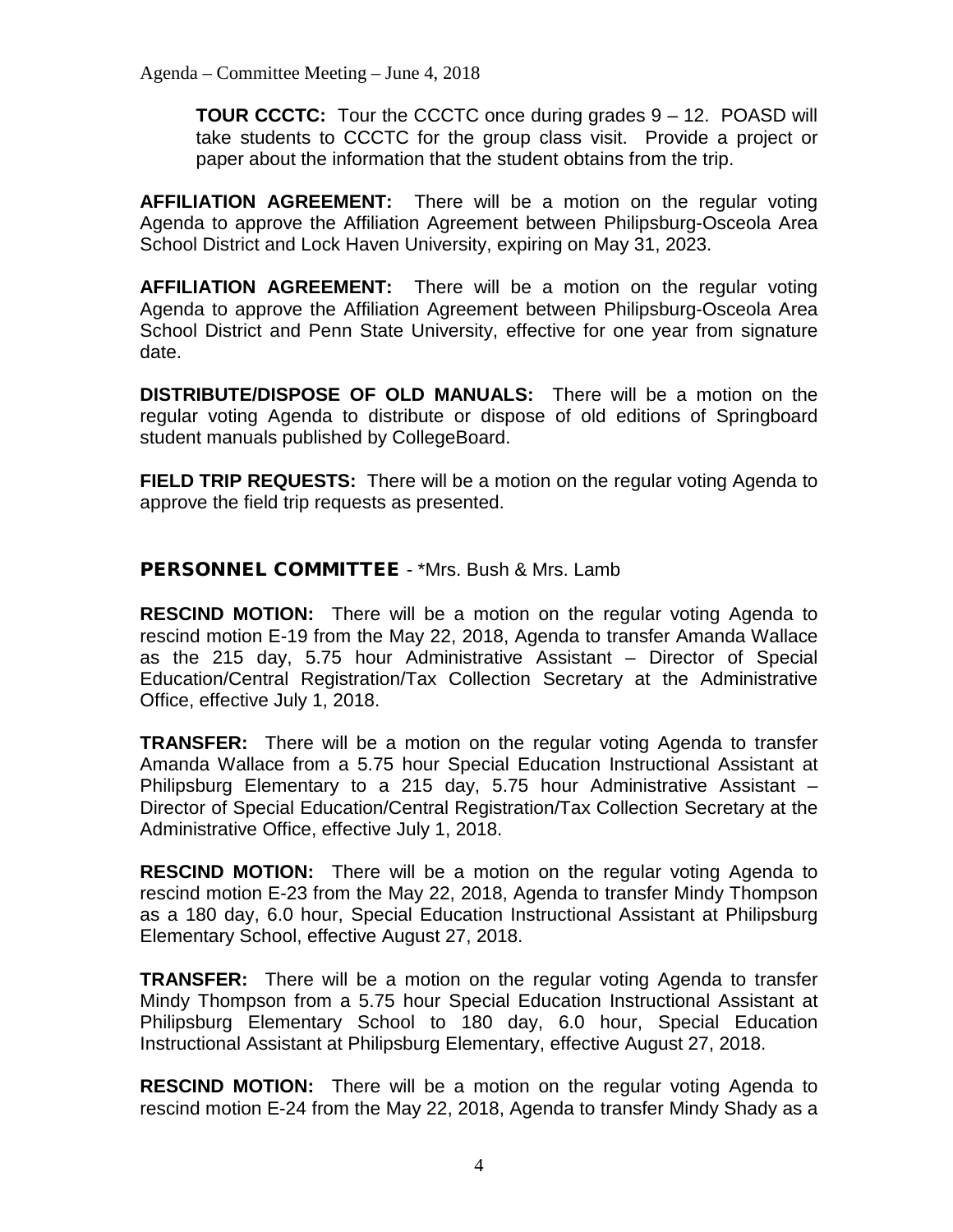180 day, 6.0 hour, Special Education Instructional Assistant at Philipsburg Elementary, effective August 27, 2018.

**TRANSFER:** There will be a motion on the regular voting Agenda to transfer Mindy Shady from a 5.75 hour Special Education Instructional Assistant at Philipsburg Elementary to 180 day, 6.0 hour, Special Education Instructional Assistant at Philipsburg Elementary, effective August 27, 2018.

**HIRE:** There will be a motion on the regular voting Agenda to hire as a 4.5 hour Special Education Instructional Assistant at Osceola Mills Elementary, effective 2018/2019 school year.

**TRANSFER:** There will be a motion on the regular voting Agenda to transfer Kimberly Fluke from a 4.5 hour Special Education Instructional Assistant at Philipsburg Elementary to a 5.75 hour Special Education Instructional Assistant at Philipsburg Elementary, effective 2018/2019 school year.

**TRANSFER:** There will be a motion on the regular voting Agenda to transfer Kimberly Houchins from a 4.5 hour Special Education Instructional Assistant at Philipsburg Elementary to a 5.75 hour Special Education Instructional Assistant at Philipsburg Elementary, effective 2018/2019 school year.

**TRANSFER:** There will be a motion on the regular voting Agenda to transfer Dana Voigt from a 4.5 hour Special Education Instructional Assistant at Philipsburg Elementary to a 5.75 hour Special Education Instructional Assistant at Philipsburg Elementary, effective 2018/2019 school year.

**POST:** There will be a motion on the regular voting Agenda to post two (2) 4.5 hour Special Education Instructional Assistant positions at Philipsburg Elementary, posting effective June 5, 2018.

**POST:** There will be a motion on the regular voting Agenda to post two summer Driver's Education positions, posting effective May 25, 2018.

**DRIVERS' EDUCATION:** There will be a motion on the regular voting Agenda to hire Jeff Vroman and Roy Warlow as summer Driver's Education instructors.

**SUMMER SCHOOL TEACHER:** There will be a motion on the regular voting Agenda to hire the following Summer School teachers for the summer of 2018: Dionne Martell, Angela Michaels, Jennifer McDonald, Bill Stadtmiller, and Beth Wardo.

**CUSTODIAN SUBSTITUTES:** There will be a motion on the regular voting Agenda to hire the following custodian substitutes: Michele Dillon and Wilma Foster, effective June 4, 2018; Christina Williams, effective June 5, 2018; and Landon McDonald, effective June 11, 2018.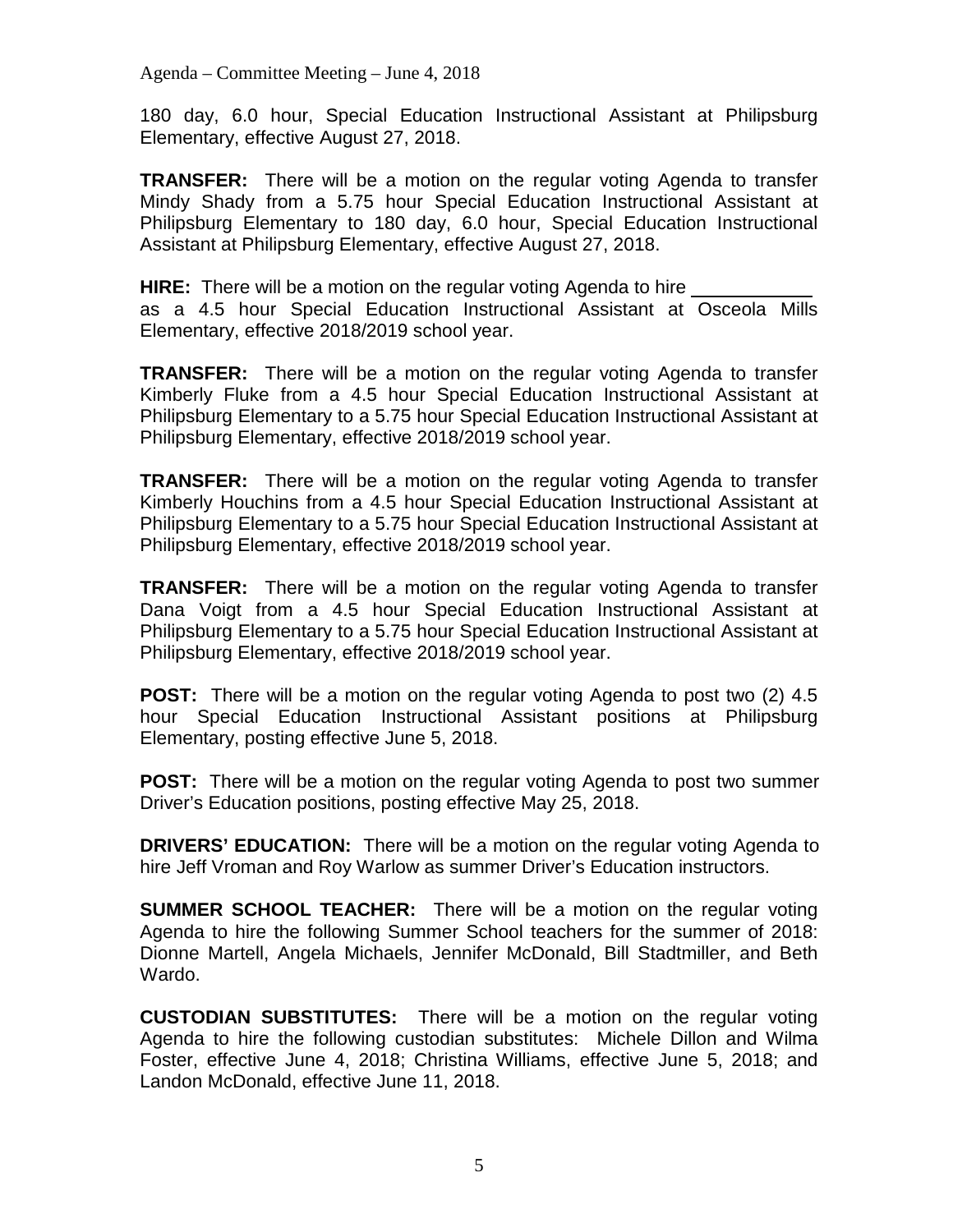**ACT 93 AGREEMENTS:** There will be a motion on the regular voting Agenda to replace the current ACT 93 Agreement with the updated ACT 93 Agreement, effective July 1, 2018, through June 30, 2023.

**SCHOOL OFFICER EMPLOYMENT AGREEMENT:** There will be a motion on the regular voting Agenda to approve the Employment Agreement between the Philipsburg-Osceola Area School District and the School Officers, effective July 1, 2018.

Dr. Paladina informed the Board that the new School Officers at the Elementary School will start the day an hour earlier to get the metal detectors in motion. They will be permitted to leave earlier at the end of the day.

**SCHOOL OFFICER:** There will be a motion on the regular voting Agenda to hire Michael Troxell as a School Officer for the 2018/2019 school year.

**SALARY INCREASE:** There will be a motion on the regular voting Agenda to approve a three (3) percent salary increase for the 2018/2019 school year for Kim Torres, effective July 1, 2018.

**UNPAID DAY:** There will be a motion on the regular voting Agenda to approve a request from a teacher for an unpaid day on May 18, 2018, due to exhausting all sick and personal days.

**UNPAID DAY:** There will be a motion on the regular voting Agenda to approve a request from a part-time paraprofessional for an unpaid day on May 22, 2018, due to exhausting all sick and personal days.

**UNPAID DAYS:** There will be a motion on the regular voting Agenda to approve a request from a part-time paraprofessional for an unpaid days on May 22, 23, 29, and 30, 2018, due to exhausting all sick and personal days.

**UNPAID DAY:** There will be a motion on the regular voting Agenda to approve a request from a part-time paraprofessional for one-half unpaid day on May 24, 2018, due to exhausting all sick and personal days.

**UNPAID DAYS:** There will be a motion on the regular voting Agenda to approve a request from a part-time paraprofessional for unpaid days on May 24, 25, 29, 30, and 31, 2018, due to exhausting all sick and personal days.

**UNPAID DAYS:** There will be a motion on the regular voting Agenda to approve a request from a part-time custodian for unpaid days on September 27 and 28, 2018, due to exhausting all personal days and sick days cannot be used for reason requested.

**POLICY COMMITTEE – \*Ms. McGee & Mr. Massung**